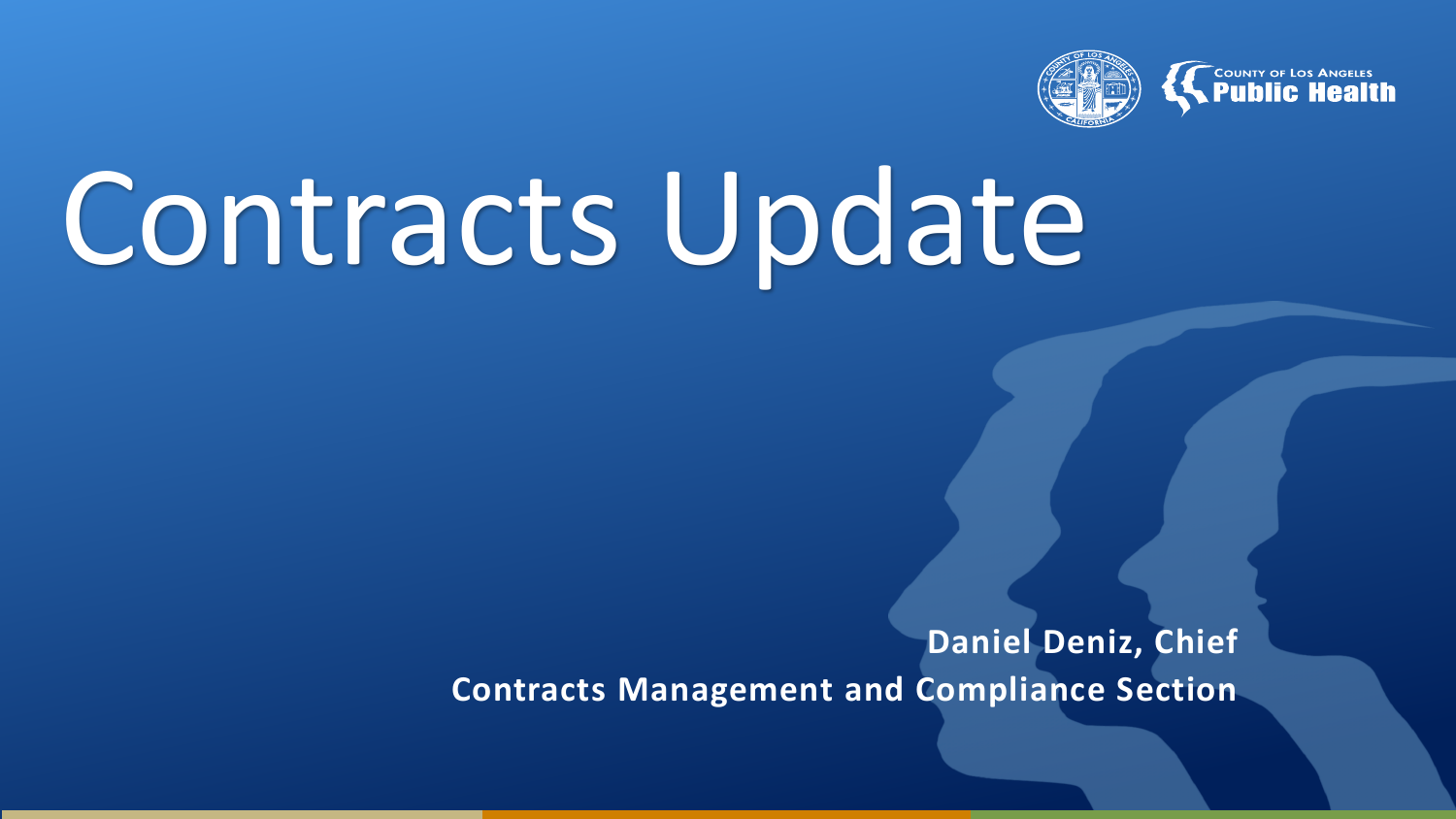

#### **Change Notice Amendments**

- Mandates notification to SAPC when 90% program capacity has been reached
- Updates Opioid Treatment rates and cost settlement language
- Expands Tuberculosis (TB) requirements to include patient follow-ups
- Expands Culturally & Linguistically Appropriate Services (CLAS) requirements to cite Dymally-Alatorre Bilingual Services Act
- Adds Hatch Act provisions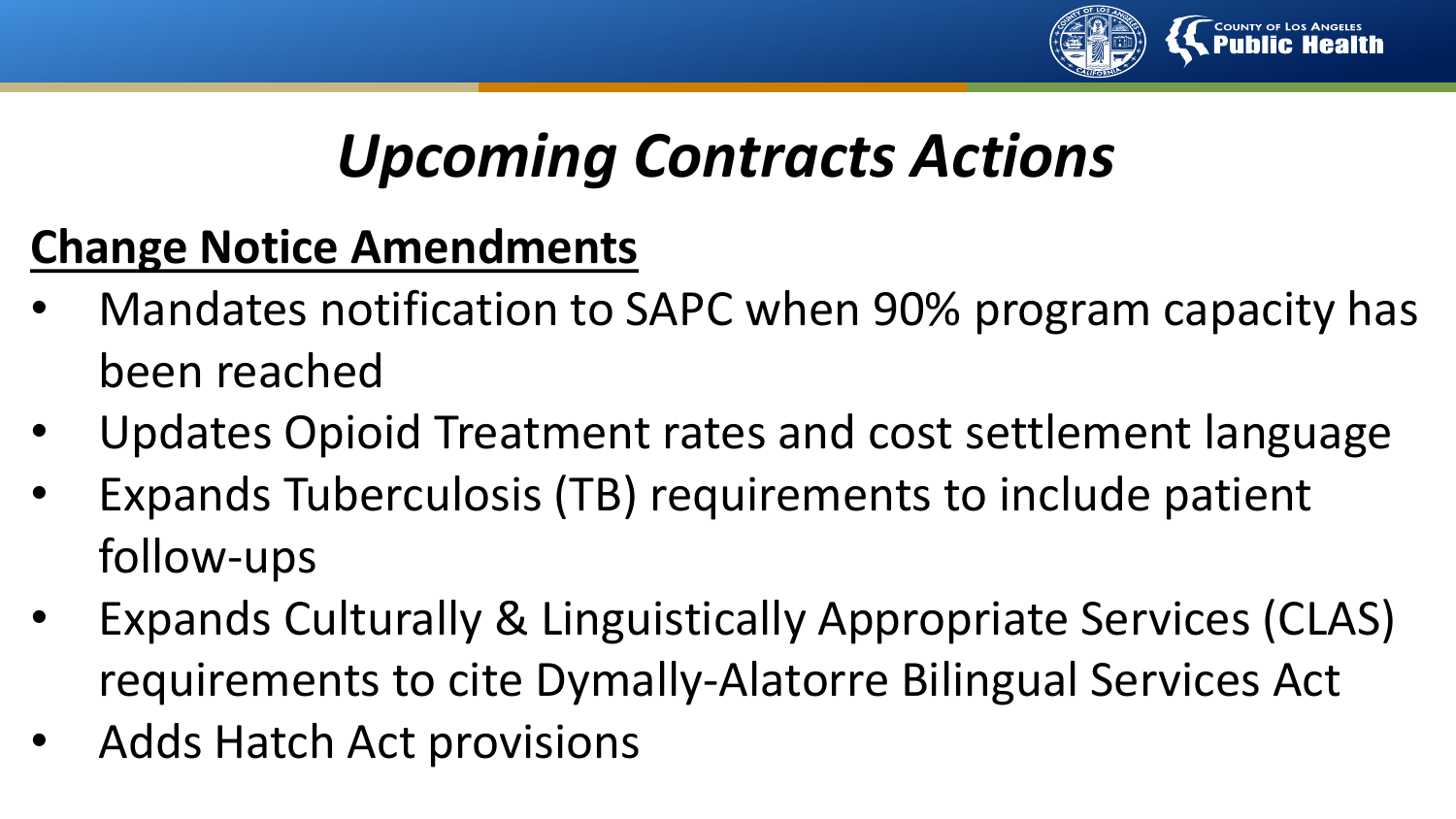

#### **Upcoming SAPC Bulletins**

- Clinical Duties and Code of Conduct
- Charitable Choice
- Fraud, Waste, and Abuse
- Communication Requirements
- Credentialing Process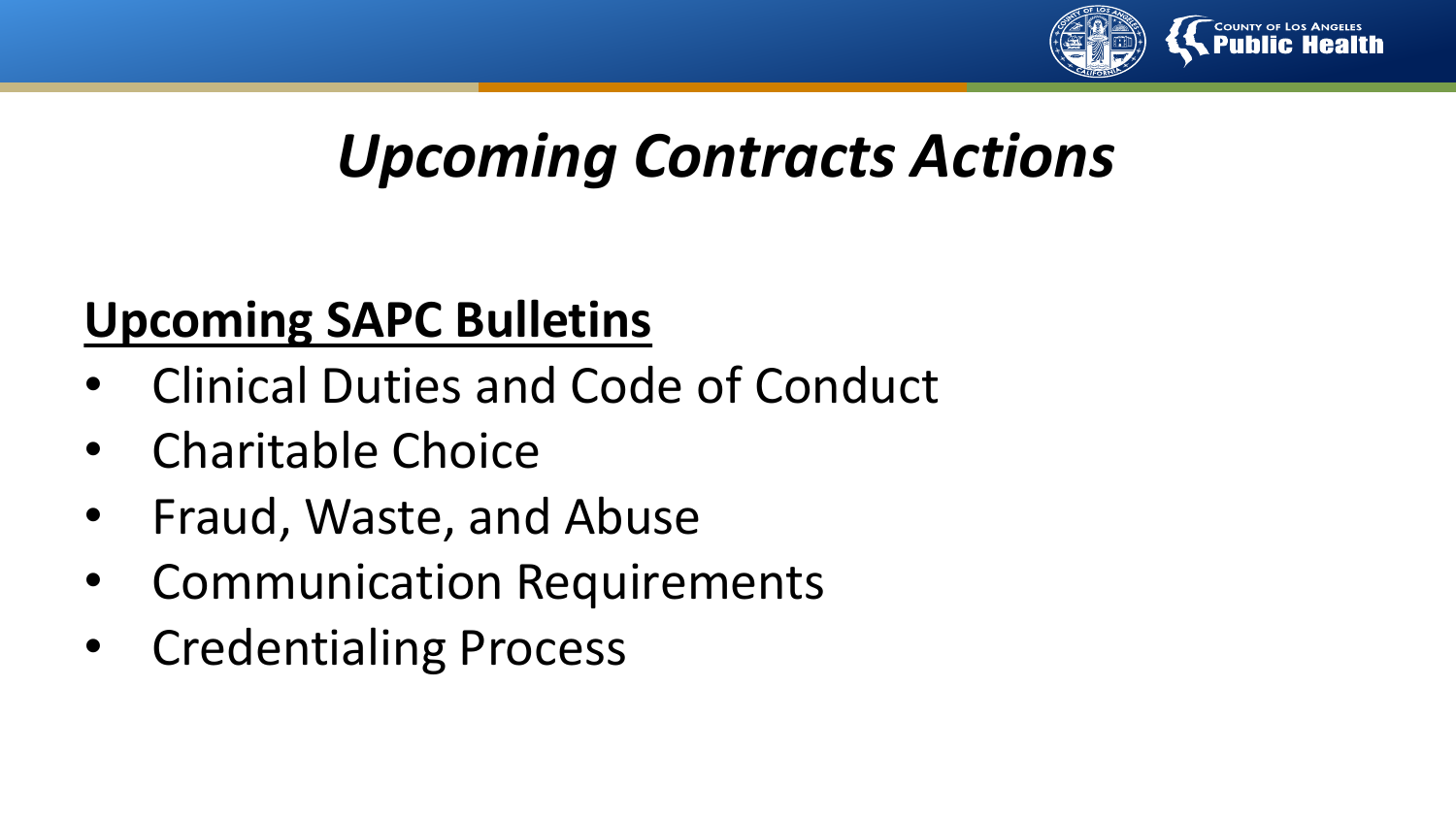

## **Clinical Duties and Code of Conduct**

- Establish minimum description of Medial Director duties
- Mandates establishment of code of conduct which must be signed by all treatment staff
- Mandates written policies and procedures for use of volunteer/intern staff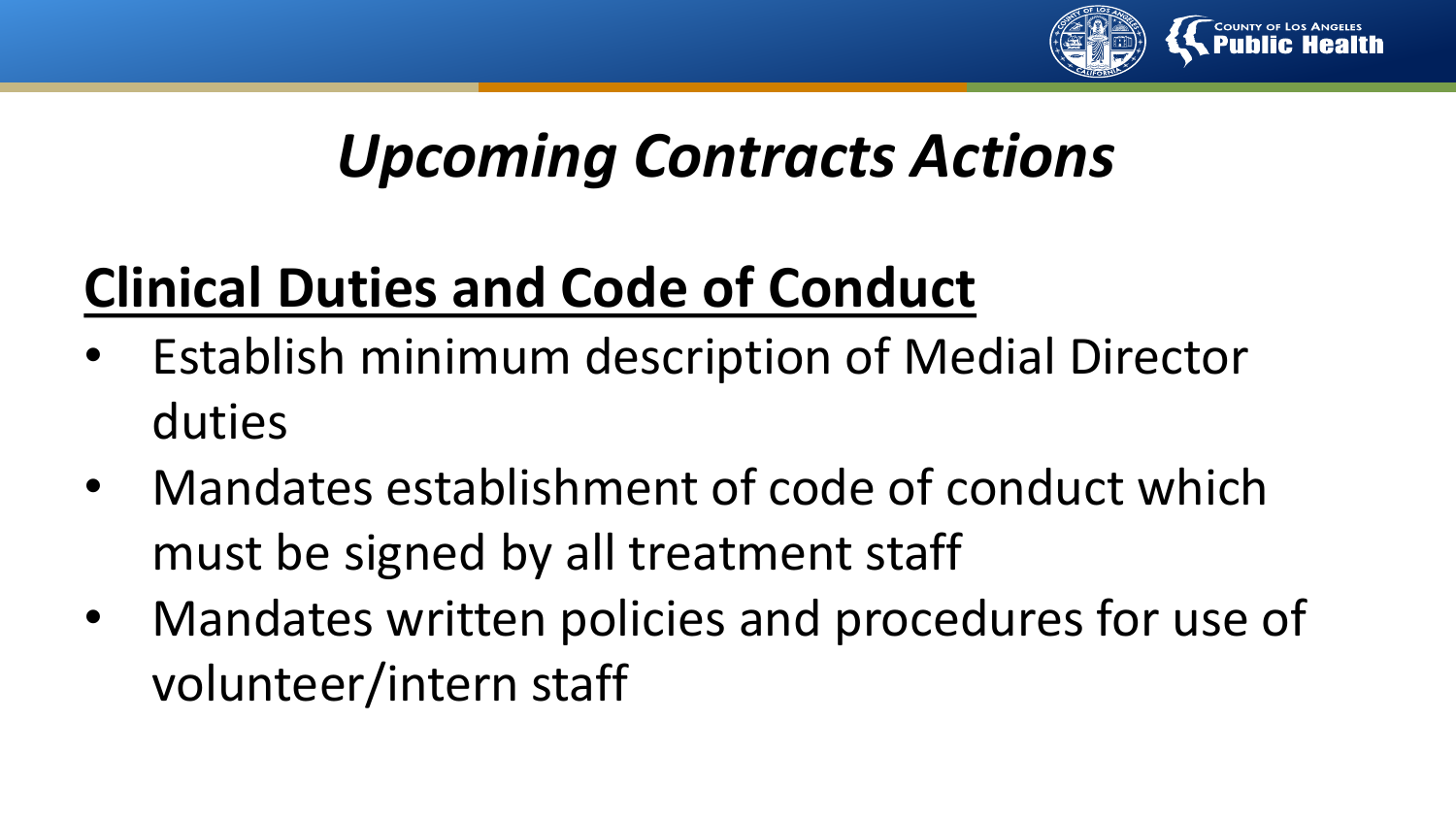

#### **Charitable Choice**

- Applicable only for Faith-based providers
- Guidance on use of SAPC funds
- Mandates establishment of an identification and referral system for patients who request a transfer citing religious nature of the program
- Establishes reporting guidelines and timetable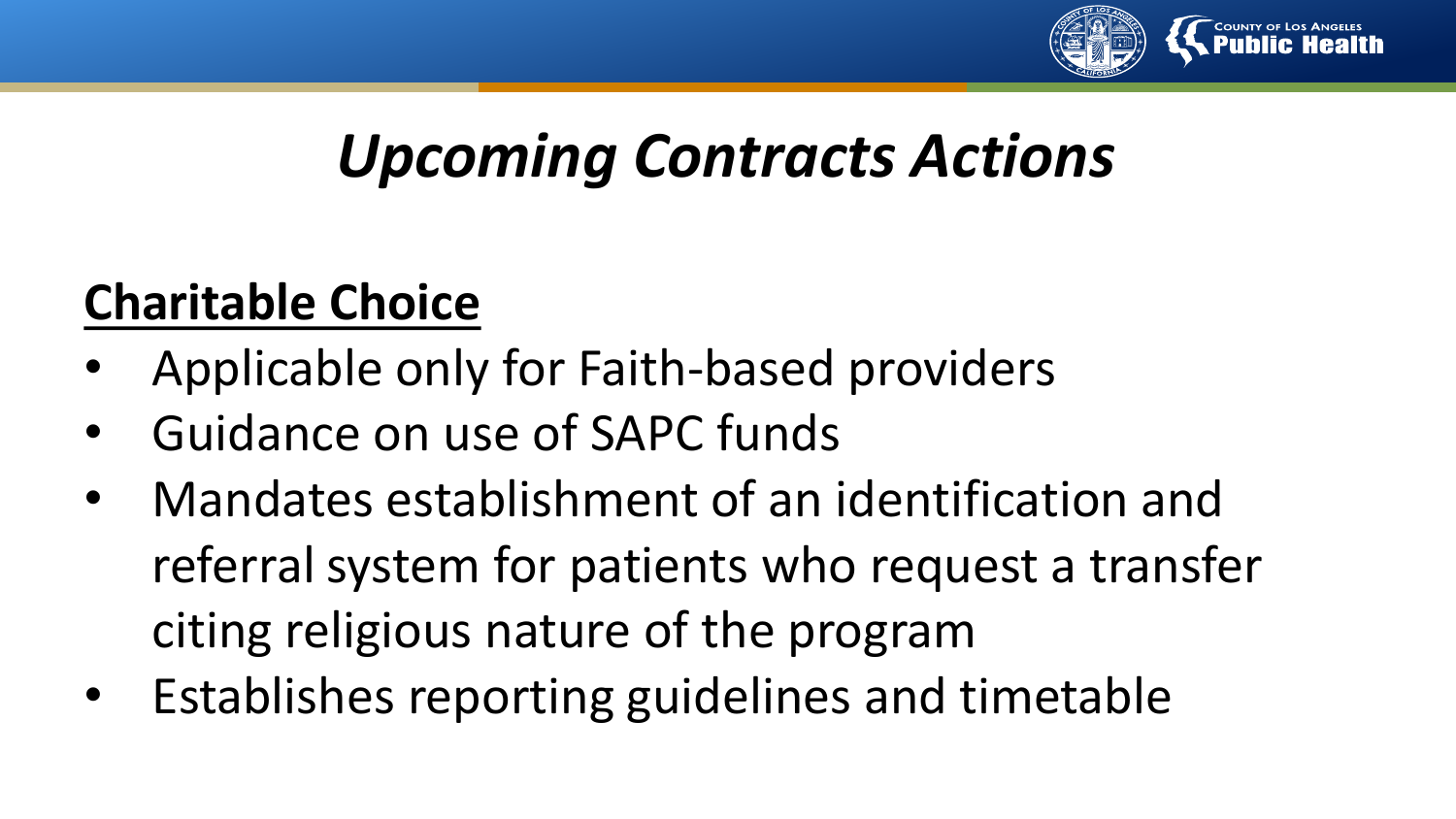

#### **Fraud, Waste, and Abuse (FWA)**

- Mandates providers to create and implement polices & procedures to detect and prevent FWA
- Mandates a Compliance Officer and trainings for all staff
- Describes County's response to FWA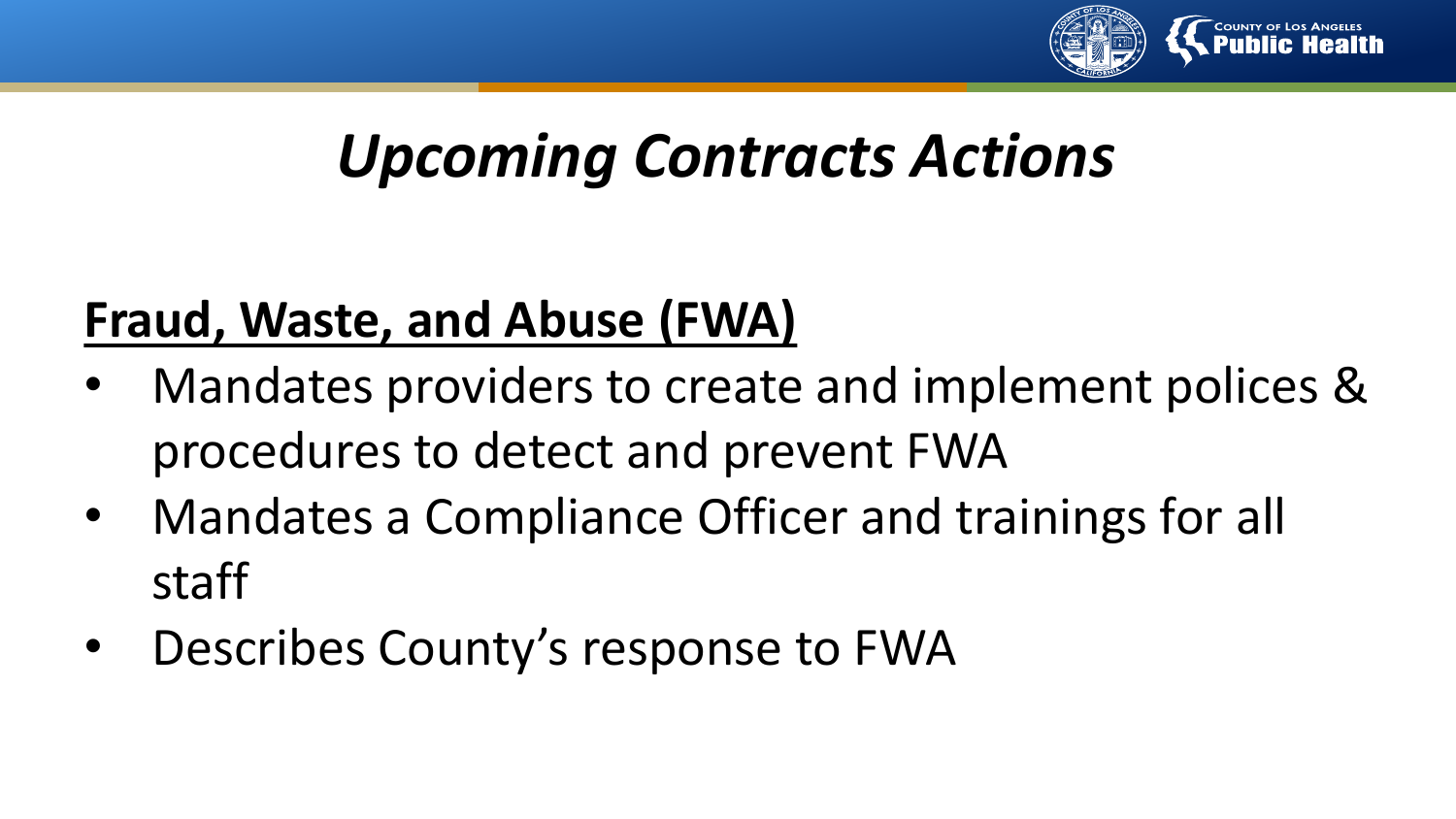

#### **Communication Requirements**

- Mandates communication plans to ensure information is accurately and appropriately disseminated
- Describes SAPC Listservs and process for subscribing

| <b>SAPC Provider Listservs</b> |                      |
|--------------------------------|----------------------|
| • All Provider                 | • SAPC Treatment     |
| • SAPC Treatment Workforce     | • Sage Users         |
| • Medical Director             | • SUD Transformation |
| • Prevention                   |                      |